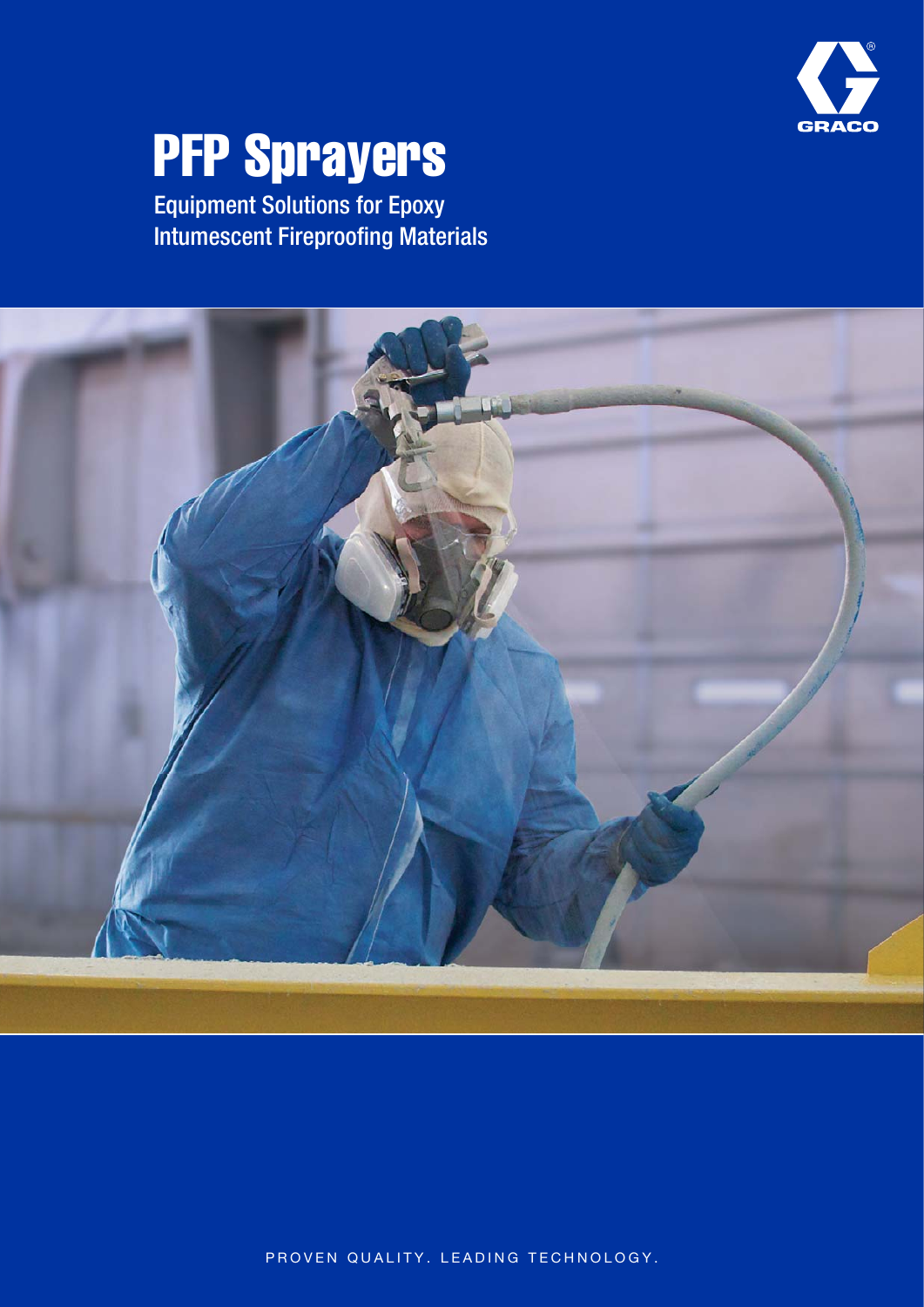## When Material is This Critical, Count on Graco

## Protecting steel, assets and lives is serious business

Built for passive fire protection (PFP) materials, Graco equipment handles the toughest epoxy intumescent fire protection coatings.

#### Graco XM™ PFP Plural-Component Sprayer

- Handles two-part materials from 1:1 to 10:1
- Provides precise ratio control within  $\pm$  5%
- Ensures accurate, on-ratio mixing to reduce material waste
- Virtually eliminates the difficult task of removing material that is improperly proportioned
- Fast start-up times due to performance of heating system

#### Applications

- Pipe racking
- Structural steel
- Storage tanks
- Onshore and offshore oil rigs
- Living quarters





### Get serious with Graco technology

#### Proven ratio assurance

Simply enter the mix ratios into the control panel. If off-ratio conditions should occur, the system will stop production, preventing any off-ratio material from reaching your project.

#### Consistent temperature control

The XM PFP Sprayer maintains temperature set points of the hose and materials - no more heater adjustments and no more material charring due to overheating. Closed-loop technology adjusts the heaters to achieve optimum spray performance in the most extreme conditions.

#### Data reporting - for confidence that the job was done right

Project data such as spray pressures, temperatures, actual ratio, and total flow output can be downloaded onto a flash drive. With this data, you can verify that materials were sprayed at the proper ratios and requirements set by the coatings manufacturer.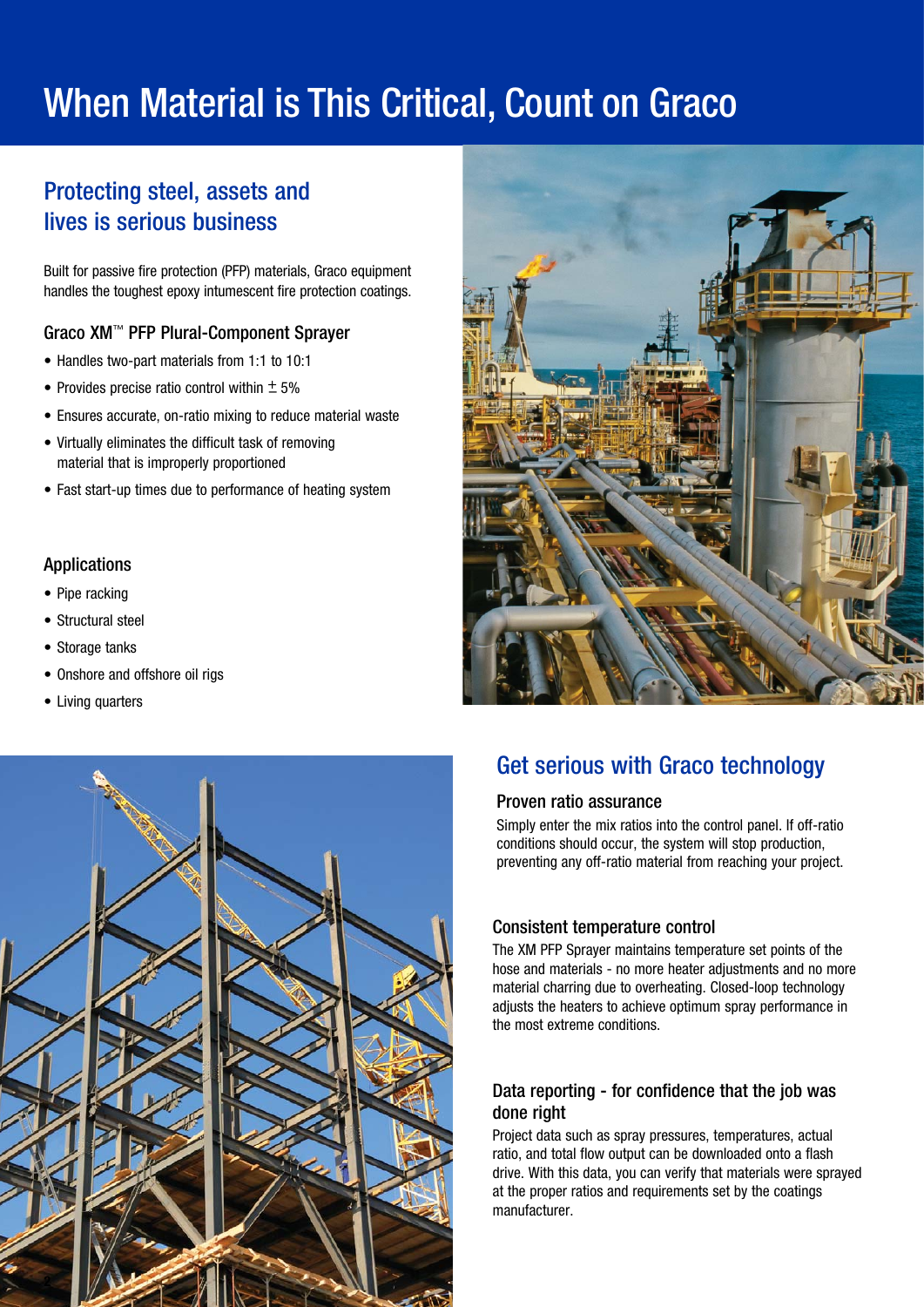## Technology Delivers Peace of Mind

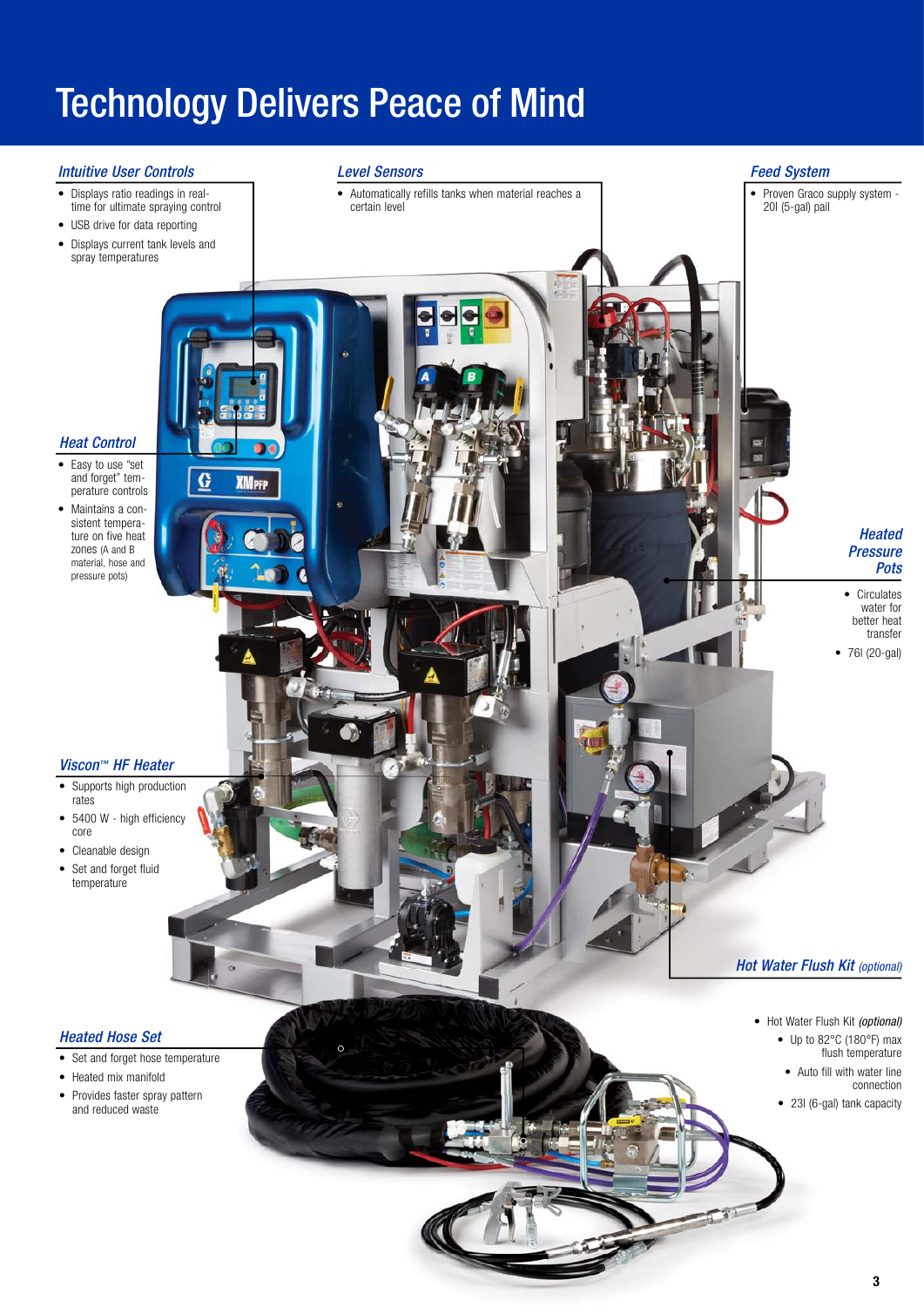## Technology that Boosts Productivity

### An easier way to take control

The intuitive user interface provides two display modes: "set-up" for entering parameters and a "run" mode for operation. The user interface monitors and tracks mix ratio, pressure, temperature and flow, and allows you to program maintenance schedules. It shuts down the system if off-ratio conditions exist, and with its USB port, you can download historical spraying data.

#### Simplify the ratio checking process

The ratio checking process for epoxy intumescents is important and documentation is often required. With the XM PFP's controls, it's easy to make sure your material is on ratio.

- 1. Initiate ratio check process on the machine controls
- 2. Operator dispenses A and B materials into test beakers, and weighs samples
- 3. Operator enters A and B weights on the control screen
- 4. Control screen provides "Pass" or "Fail" message, and logs the results in the USB data.





The user interface also lets you keep track of your fluid supply and spray parameters.

You can:

- Monitor the temperature of supply tanks, fluid heaters and hose heat
- Set temperatures for A and B materials and hose.
- Set and monitor tank levels, turn automatic tank filling on and off

## Graco XHF™ Spray Gun

- High-flow, high pressure gun
- Easily handles high-viscosity coatings, fiber filled materials and epoxy intumescent materials
- Reduced clogging means more uptime
- Rated to 500 bar (7250 psi, 50 MPa)

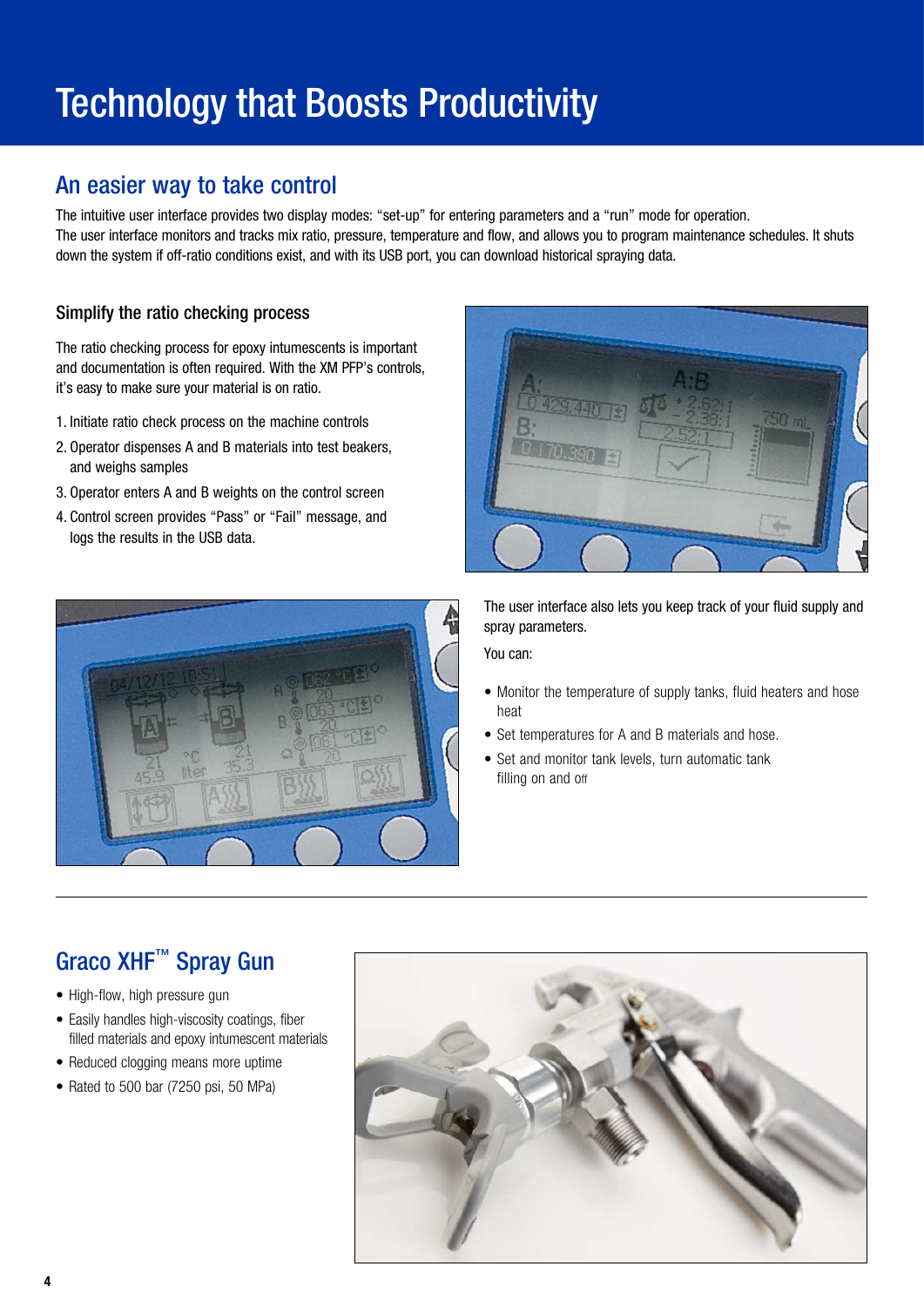## Xtreme™ PFP Sprayer

### Small jobs made easy

Get in and get smaller jobs done fast. Ideal for spraying hot-potted PFP epoxies, the Xtreme PFP Sprayer is easy to clean with its quick knock-down, double-ball pump.

#### NXT<sup>™</sup> Air Motor

• Standard de-icing feature keeps you up and running

#### Handles high-viscosity coatings

- 448 bar (6500 psi) working pressure
- Large inlet check with extended ball travel
- Pail ram plate with high down force and air-assisted removal
- Large outlet check for improved pattern control

#### Compact cart-mounted

- Heavy-duty cart withstands extreme conditions
- Easy handling for one person



### Worldwide Support

With infrastructure throughout the world, your company will benefit from Graco's knowledgeable, global network of professionals.



#### Responsive Service

Graco has close working relationships with many of the world's leading manufacturers and material suppliers. With Graco, you can expect responsive service and support, as well as the accuracy and reliability you demand from your manufacturing equipment.



#### **Training**

Graco offers valuable hands-on learning and equipment training at its training centers in Minneapolis, MN; North Canton, OH; Maasmechelen, Belgium; and Shanghai, China. Convenient online training courses are also available.



#### **Distribution**

With a global distribution network, you can count on quick turnaround times for replacement parts and service. With Graco's authorized distributors, you have access to experts who understand the unique needs of your business.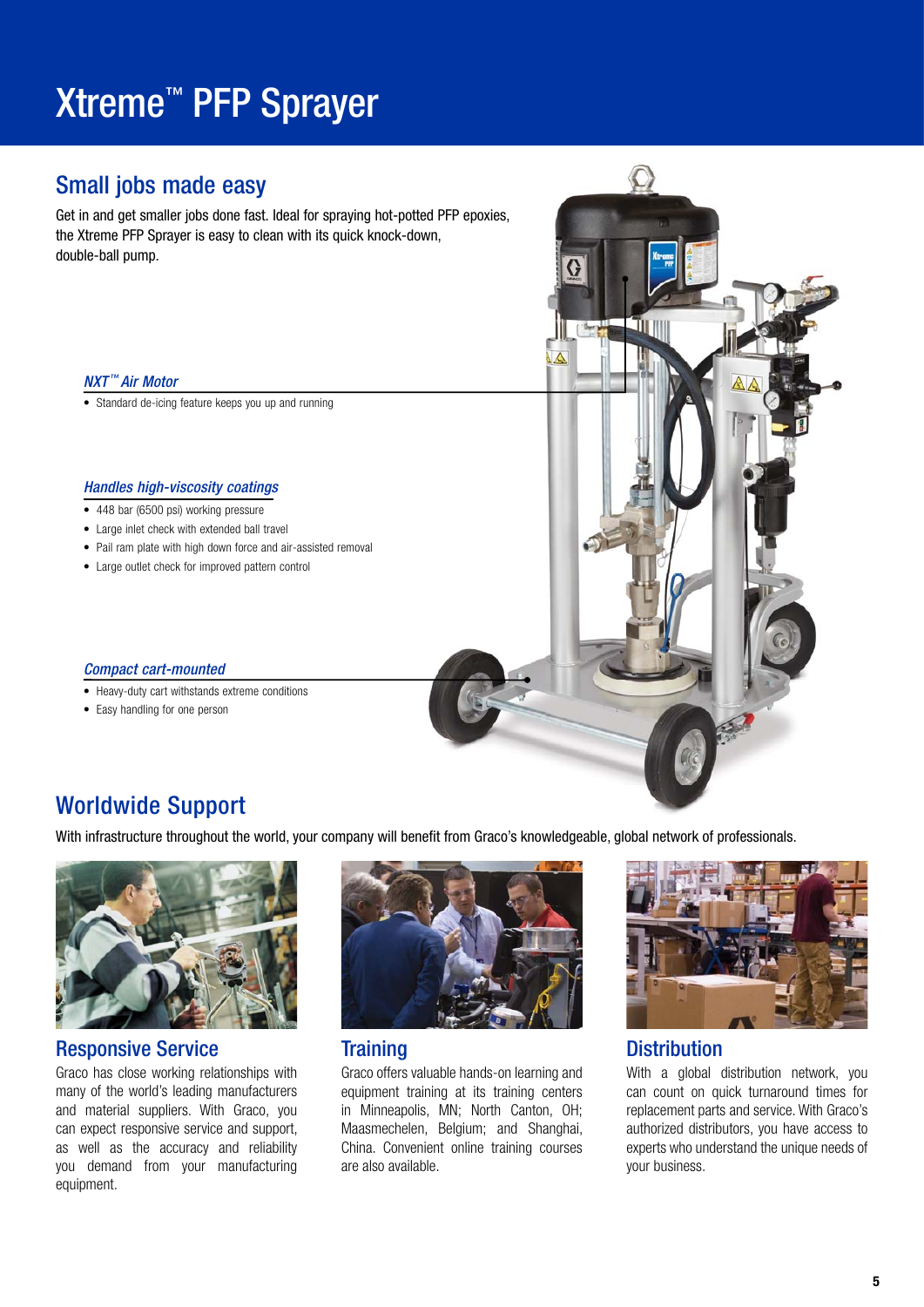## **Technical Specifications**

| <b>MODEL</b>                                 | <b>XM PFP</b>                                                                                                                          | <b>XTREME PFP</b>                                                                                                                               |
|----------------------------------------------|----------------------------------------------------------------------------------------------------------------------------------------|-------------------------------------------------------------------------------------------------------------------------------------------------|
| <b>Mix Ratio Range</b>                       | 1:1 - 10:1 (In 0.01 increments)                                                                                                        | <b>Hot Potted</b>                                                                                                                               |
| Ratio Tolerance Range (before alarm)         | $+/- 5%$                                                                                                                               | No Alarm                                                                                                                                        |
| <b>Max Flow Rate</b>                         | 11.4 lpm (3 gpm)                                                                                                                       | 11.1 lpm (2.93 gpm)                                                                                                                             |
| <b>Fluid to Air Pressure Ratio</b>           | 60:1                                                                                                                                   | 70:1                                                                                                                                            |
| <b>Fluid Viscosity Range</b>                 | Handles mastic materials which are loaded into<br>heated tanks with ram-fed priming piston pumps                                       | Handles mastic materials of two parts<br>(A and B) which are mixed then ram-fed                                                                 |
| Air Inlet                                    | 1 in $npt(f)$                                                                                                                          | $3/4$ in npt(f)                                                                                                                                 |
| <b>Fluid Inlets</b>                          | Ram plate fed pail pumps                                                                                                               | Ram plate fed pail pump                                                                                                                         |
| Max Fluid Working Pressure of mixed material | 414 bar (6000 psi, 41.4 MPa)                                                                                                           | 448 bar (6500 psi, 44.8 MPa)                                                                                                                    |
| <b>Max Fluid Temp</b>                        | 70°C (160°F)                                                                                                                           | Hot potted (depends on material)                                                                                                                |
| <b>Incoming Air Supply Pressure Range</b>    | 5.5-10.3 bar (80-150 psi, 0.5-1.0 MPa)                                                                                                 | 5.5-10.3 bar (80-150 psi, 0.5-1.0 MPa)                                                                                                          |
| <b>Max Pump Air Set Pressure</b>             | 7 bar (100 psi, 0.7 MPa)                                                                                                               | 6.2 bar (90 psi, 0.6 MPa)                                                                                                                       |
| <b>Max Tank Pressure</b>                     | 7 bar (100 psi, 0.7 MPa)                                                                                                               | <b>NA</b>                                                                                                                                       |
| <b>Max Air Consumption</b>                   | 5 meter <sup>3</sup> /min (175 scfm)                                                                                                   | 3.25 meter <sup>3</sup> /min (115 scfm)                                                                                                         |
| <b>Air Filtration</b>                        | 40 micron main filter, 5 micron control filter                                                                                         | 40 micron filter                                                                                                                                |
| <b>Ambient Operating Temp Range</b>          | 0° - 54°C (32° - 130°F)                                                                                                                | 10° - 54°C (50° - 130°F)                                                                                                                        |
| <b>Ambient Storage Temp Range</b>            | $-1^{\circ}$ - 71°C (30° - 160°F)                                                                                                      | 0° - 49°C (32° - 120°F)                                                                                                                         |
| <b>Environmental Conditions Rating</b>       | Altitude up to 4000m (13,123 ft)                                                                                                       | Altitude up to 4000m (13,123 ft)                                                                                                                |
| <b>Sound Pressure</b>                        | 86 dBA at 100 psi                                                                                                                      | 87 dBA at 100 psi, 15 cycles/min                                                                                                                |
| <b>Sound Power</b>                           | 98 dBA at 100 psi                                                                                                                      | 98 dBA at 100 psi, 15 cycles/min                                                                                                                |
| Weight                                       | 987 kg                                                                                                                                 | 178 kg, includes cart                                                                                                                           |
| <b>POWER REQUIREMENTS</b>                    |                                                                                                                                        |                                                                                                                                                 |
| Voltage (Jumper selectable)                  | <b>Option 1:</b> 220-240V, 3-ph (3 wire plus ground)                                                                                   | ΝA                                                                                                                                              |
|                                              | Option 2: 380-400 DELTA, WYE, 3-ph<br>(4 wire including neutral plus ground)                                                           | <b>NA</b>                                                                                                                                       |
| Wattage                                      | 18,400 Watts<br>(23,400 Watts with optional flush water heater)                                                                        | <b>NA</b>                                                                                                                                       |
| Amps                                         | 65 amps DELTA<br>(38 amps WYE)                                                                                                         | <b>NA</b>                                                                                                                                       |
| <b>WETTED PARTS</b>                          |                                                                                                                                        |                                                                                                                                                 |
| <b>Suction Tube (flush)</b>                  | <b>Stainless Steel</b>                                                                                                                 | <b>NA</b>                                                                                                                                       |
| Tanks                                        | <b>Stainless Steel</b>                                                                                                                 | NА                                                                                                                                              |
| <b>Flush Pump</b>                            | Carbide, PTFE, stainless steel, UHMWPE                                                                                                 | <b>NA</b>                                                                                                                                       |
| Hoses                                        | Nylon                                                                                                                                  | Nylon                                                                                                                                           |
| Pumps (A, B and feed pail)                   | Carbon steel, alloy steel, 303, 440, 17-ph grades<br>stainless steel, zinc and nickel plating, ductile<br>iron, tungsten carbide, PTFE | Carbon steel, alloy steel, 304, 440, 17-ph grades<br>stainless steel, zinc and nickel plating, ductile<br>iron, tungsten carbide, PTFE, leather |
| <b>Metering Valves</b>                       | Carbon steel, nickel plating, carbide,<br>polyethylene, leather                                                                        | <b>NA</b>                                                                                                                                       |
| <b>Manifold</b>                              | Plated carbon steel, zinc + nickel plated steel,<br>carbide, 302 stainless steel, PTFE, FKM acetal                                     | <b>NA</b>                                                                                                                                       |
| <b>Mixer</b>                                 | Stainless steel housing with stainless elements                                                                                        | NA                                                                                                                                              |
| <b>APPROVALS</b>                             |                                                                                                                                        |                                                                                                                                                 |
| <b>Machine</b>                               | CE, ETL to UL 499 and CSA 22.2                                                                                                         | CE                                                                                                                                              |
| <b>Pressure Tanks</b>                        | ASME, PED                                                                                                                              |                                                                                                                                                 |
| <b>Manuals</b>                               | 3A2776                                                                                                                                 | 3A2798                                                                                                                                          |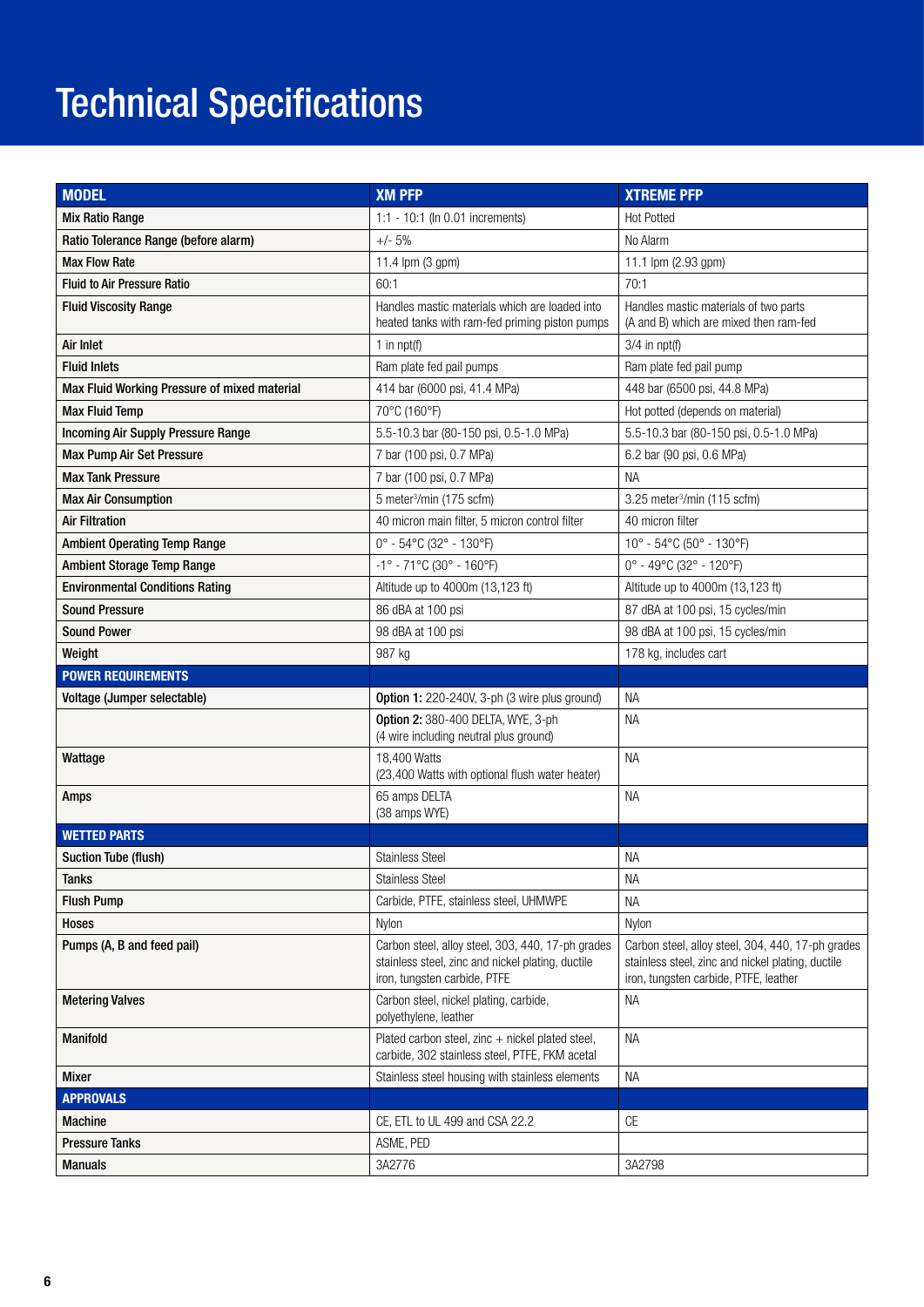## Ordering Information

#### Plural-Component Sprayers

- 262869 Complete XM PFP System. Includes base XM PFP with 15m (50 ft) dual heated hose, mix manifold, 5m (17 ft) static mix line, 30:1 flush pump, XHF Gun with 429 tip. Includes two Check-Mate™ 76l (20-gal) heated feed modules with agitators and level sensors.
- 262878 Base XM PFP. No feed modules or heated hose bundle. Base XM PFP includes: XM60, Viscon™ HF primary heaters, Viscon HP with hose heat supply system, 30:1 Merkur™ flush pump, PFP mix manifold, mixer, whip hoses and gun.

#### Single-Component Sprayers

Includes 23m (75 ft) spray line and XHF Gun with 429 tip.

16P957 Xtreme PFP, floor mount

16T311 Xtreme PFP, cart mount

### Supply Processing Equipment

24P883 Heated Supply Module. Includes 40:1 Check-Mate, heated pressure tank, agitator, level sensor, and bottom outlet feed hose and connection.

- Level sensor kit. Replacement for XM PFP heated tanks.
- 24P831 Level sensor probe replacement
- 16T525 Viscon LT heater for tank heat circulation, 1750 W
- XM PFP feed module agitator
- 24P835 Husky™ 205 hot water circulation pump for tanks or heated hose
- 262896 Tank dryer kit. Provides additional filtration and moisture control for heated tanks.
- 24P899 XM PFP main line air filter kit (1-1/4 in npt)
- 262853 Viscon HF heater kit, remote controlled. Not approved for use in explosive atmospheres.

#### Hoses and Guns

- 16T122 Heated hose bundle. Includes 15m (50 ft,  $\frac{3}{4}$  in x  $\frac{3}{4}$  in), 448 bar (6500 psi/44.8 MPa) fluid hoses; 1/4 in 4500 psi (310 bar/31.0 MPa) flush hose; and four  $\frac{1}{2}$  in heat tubes. Includes scuff guard.
- 16T121 Heated hose bundle. Includes 15m (50 ft,  $\frac{3}{4}$  in x  $\frac{1}{2}$  in), 448 bar (6500 psi/44.8 MPa) fluid hoses;  $\frac{1}{4}$  in 310 bar (4500 psi/31.0 MPa) flush hose; and four  $\frac{1}{2}$  in heat tubes. Includes scuff guard.
- 16T316 Static mixer assembly, 12 element, SST
- 24P886 Mix element replacement, SST
- 262890 XM PFP mix manifold with ball valves and check valves, 414 bar (6000 psi/41.4 MPa)
- 237260 XHF Gun repair kit
- 24P832 Xtreme PFP Gun and mix line kit, 23 m (75 ft) (single component pump to gun)
- 24P833 XM PFP Gun and mix line kit, 5 m (17 ft); includes static mixer (mix manifold outlet to gun)
- 16T484 Hose, 19 mm (¾ in) ID x 15 m (50 ft), 19 mm (¾ in) npsm (fbe), 448 bar (6500 psi/44.8 MPa) nylon core
- H75050 Hose, 13 mm (½ in) ID x 15 m (50 ft), 13 mm (½ in) npsm (fbe), 500 bar (7250 psi/50 MPa) nylon core
- H75025 Hose, 13 mm (½ in) ID x 7.6 m (25 ft), 13 mm (½ in) npsm (fbe), 500 bar (7250 psi/50 MPa) nylon core
- 262854 XHF Gun, includes XHD 429 tip
- 24P834 XHF Gun swivel, 13 mm (1/2 in) f x 3/8 npsm, PTFE packing, 448 bar (6500 psi/44.8 MPa)

#### **Accessories**

- 16T481 Check valve, ¾ in npt (fbe), 500 bar (7250 psi/50 MPa)
- 16T859 Hot water flush kit, 82°C (180°F) with auto fill and temperature control
- 255478 Dosing valve, A or B replacement valve
- 262872 XM PFP sampling valve. Used for weight ratio checks.
- 24P268 Ball valve, 3/4 in npt, 414 bar (6000 psi/41.4 MPa)
- L220C9 XM PFP lower replacement, 220 cc, X-Tuff™ (repair kit 262793)
- L180C9 XM PFP lower replacement, 180 cc, X-Tuff (repair kit 262792)
- L180C7 Xtreme PFP lower replacement, 180 cc, Xtreme Seal (repair kit 24F969) (has inlet ball spacers in a different location)